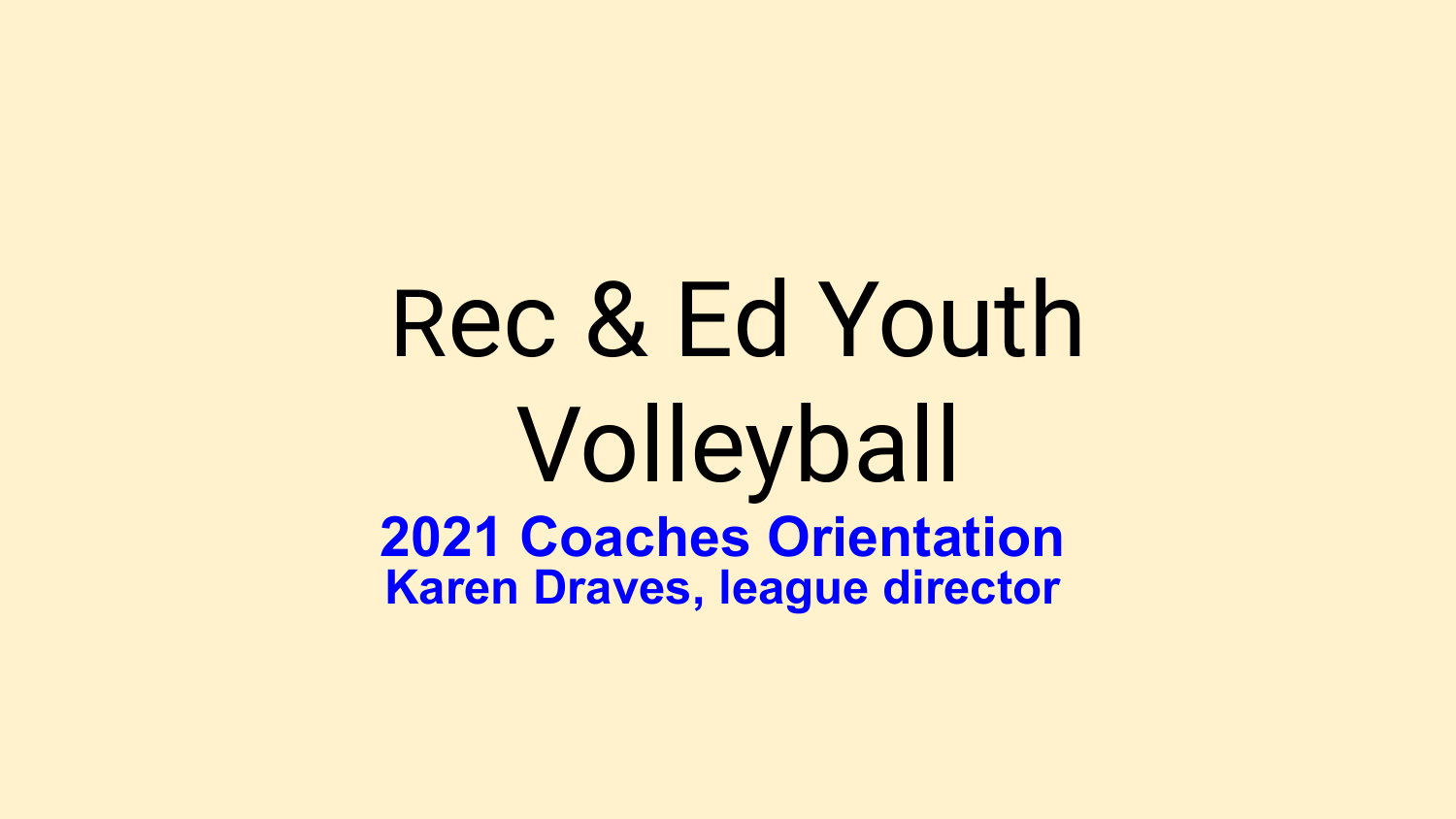## **Coaches Orientation Agenda**

- ➔ Welcome & League Contacts
- **→** Program Philosophy
- ➔ How to Reserve a Practice & other paperwork to submit
- **→** Coach resources & Coaching clinic!
- **→** Rosters and Parent communication
- **→** League Rules to know
- → League format + Equipment/T-Shirt dates
- ➔ Exposure Protocol & Responsibilities for All
- ➔ Coach Parent/Player Orientation/Roster
- Q & A -- Email Karen at [draves@a2schools.org](mailto:draves@a2schools.org)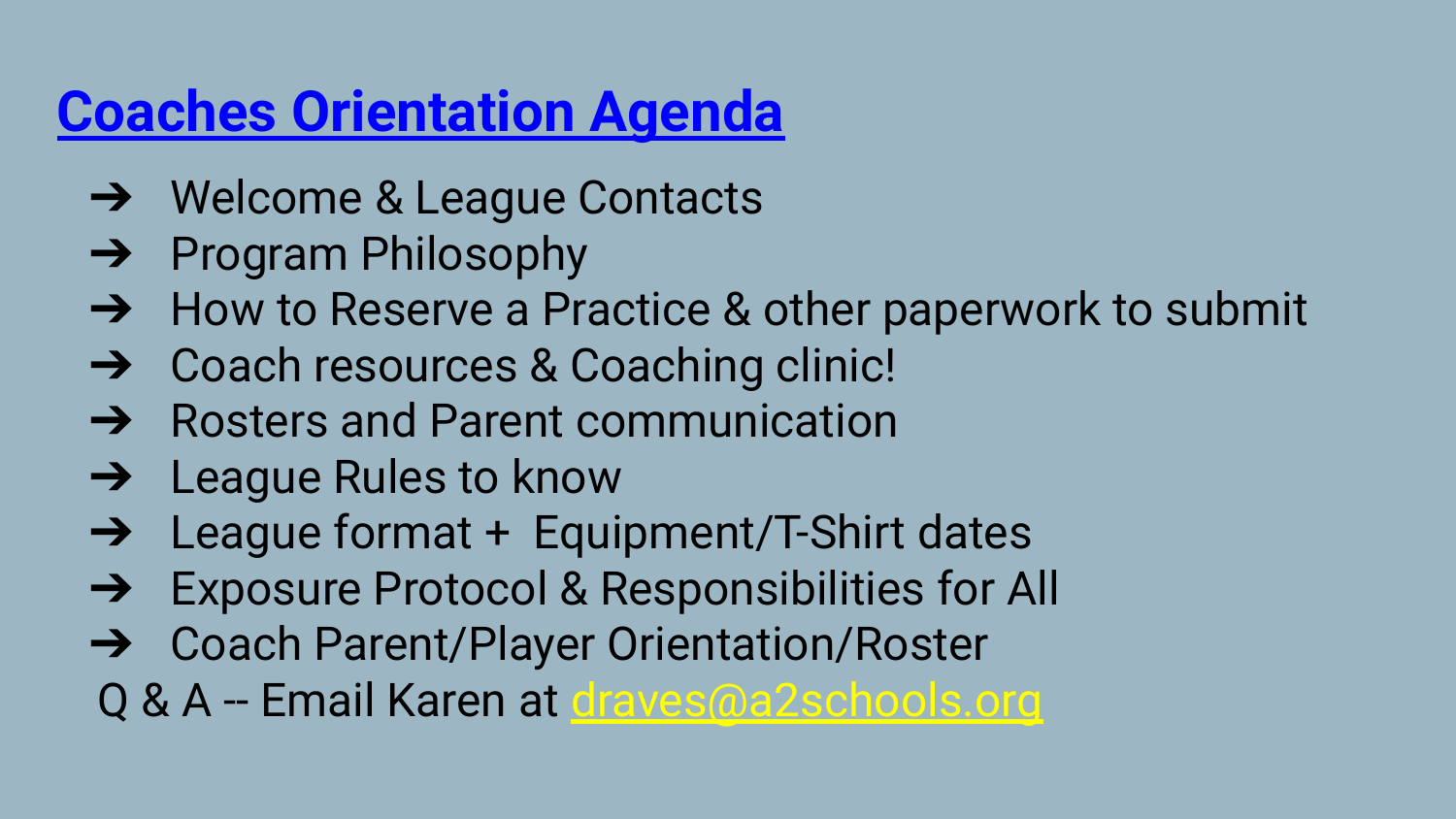## **Youth Team Sports Contact Information**

| <b>Seth Dodson, Manager</b>                                         | dodsons@a2schools.org              |
|---------------------------------------------------------------------|------------------------------------|
| <b>Karen Draves, Youth Volleyball</b><br><b>Supervisor</b>          | draves@a2schools.org               |
| <b>Nick Doyle, Equipment Specialist</b>                             | doylen@a2schools.org               |
| <b>Steve Guerriero, Team Sports Admin</b>                           | guerrieros@aaps.k12.mi.us          |
| <b>Rick Mull, Supervisor of Officials</b>                           | mullr@a2schools.org                |
| <b>Elyse Bairley, Team Sports Covid</b><br><b>Health Specialist</b> | bairley@a2schools.org              |
| <b>Weather Cancellations</b>                                        | <b>Website 734-994-2300 x53115</b> |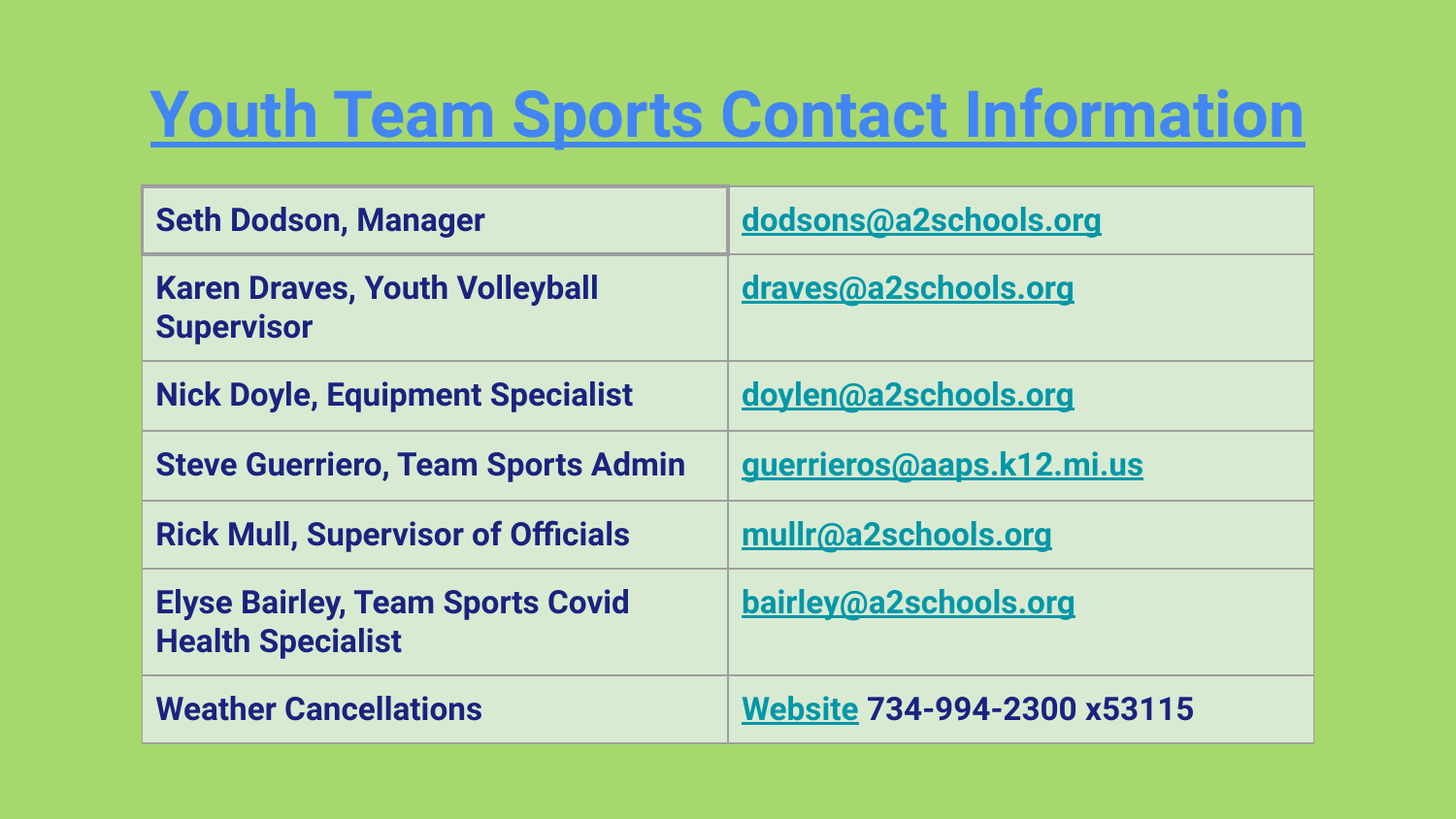# **Rec & Ed Program Philosophy &**

- Be active & get exercise
	- Learn the lifelong sport of volleyball
- Have fun
- **Emphasize teamwork**
- No standings kept
- Positive role models
- **★** Make new friends
- $\star$  Promote well being
- ★ Meeting AAPS and community needs
- $\star$  Provide service to the community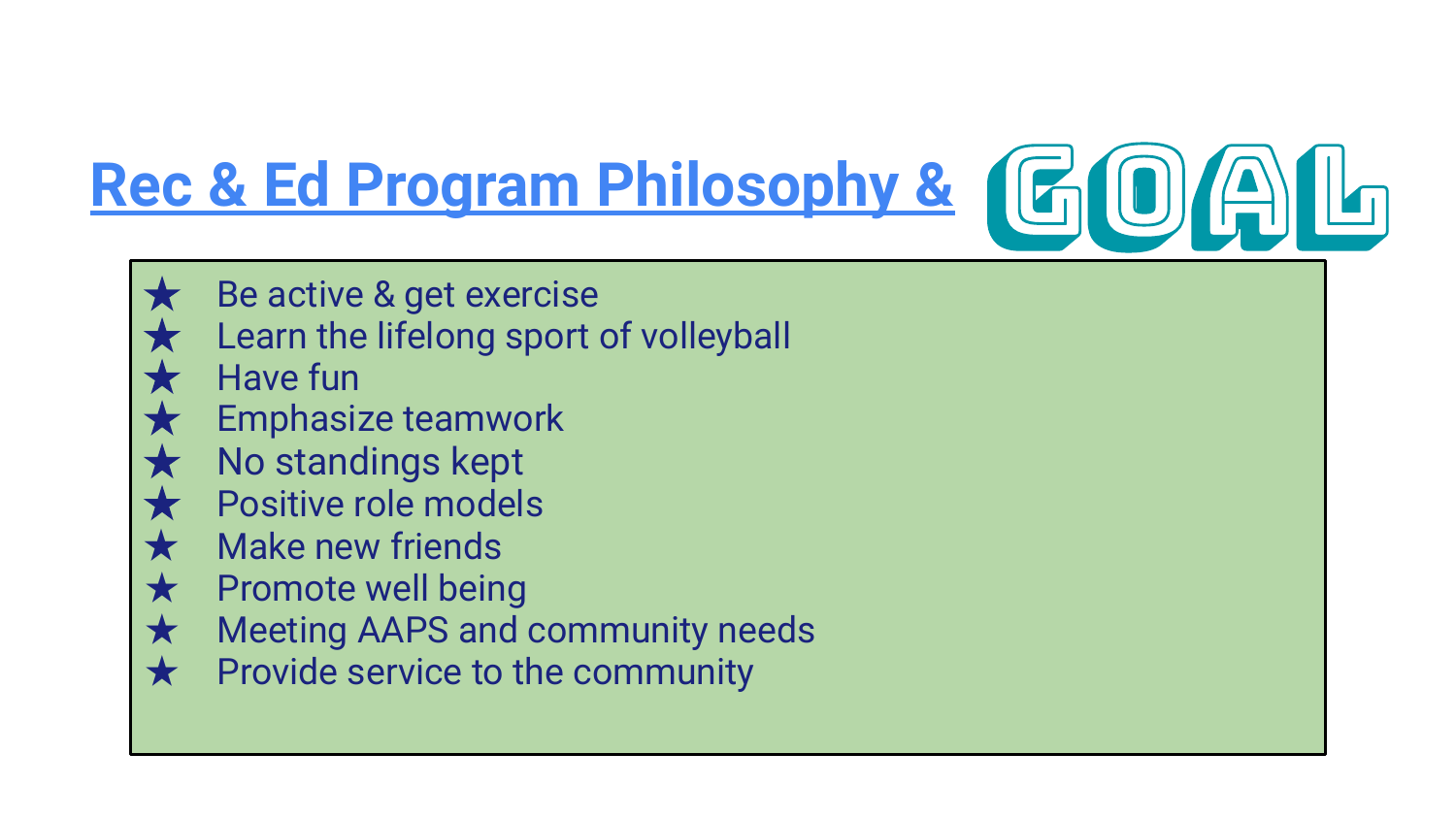## **[Practice Request Link](https://forms.gle/mBSWJZ3cSeAJegPb9)**



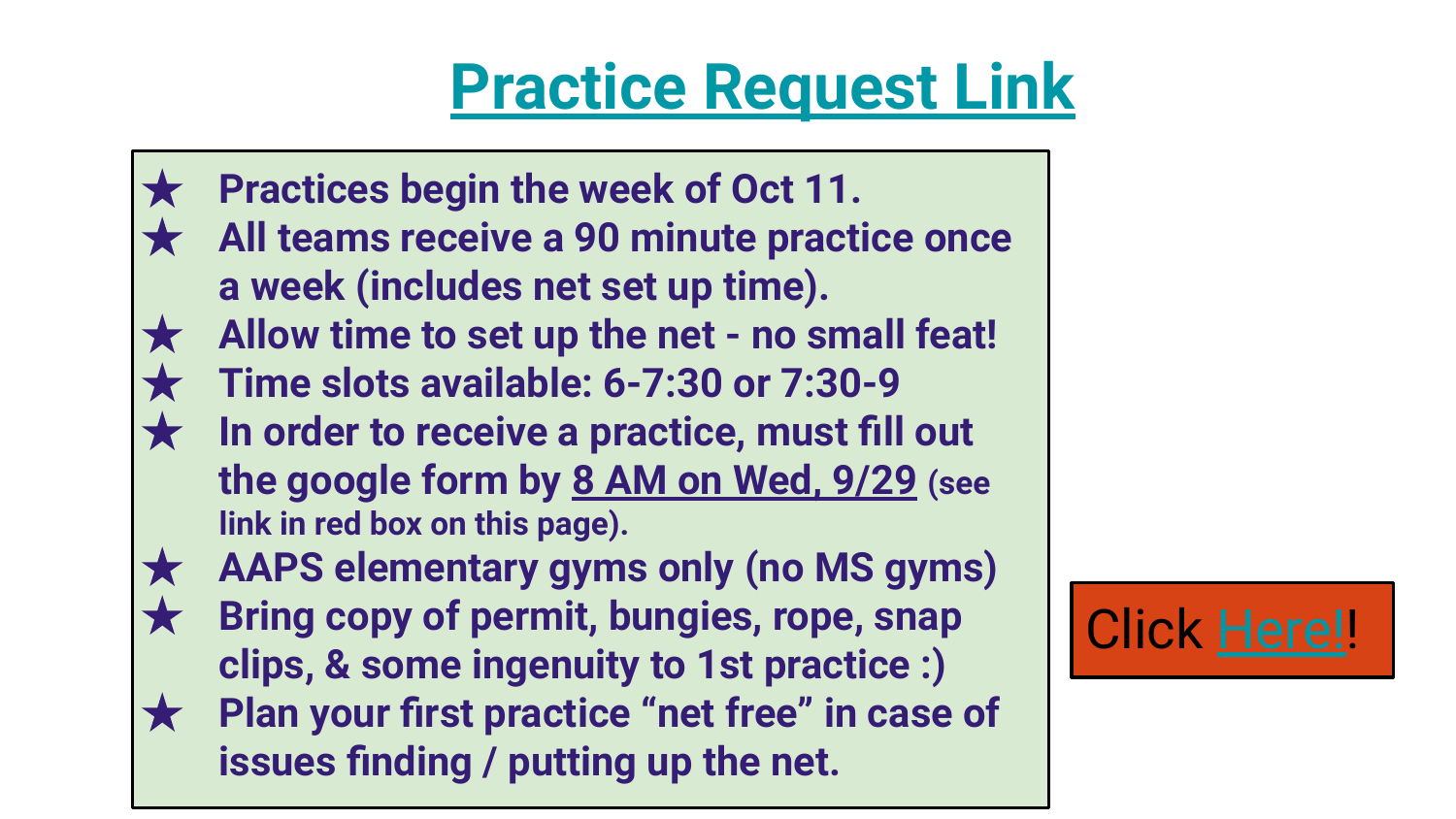### **Practice Request is Due 8 AM on Wed, 9/29**

- **● Practices are assigned by Rec & Ed facilities staff, so the email does not come from me.**
- **● "Registration@aaps" assigns your practice and will email you a permit by 10/1.**
- **● CHECK YOUR SPAM FOLDER!**

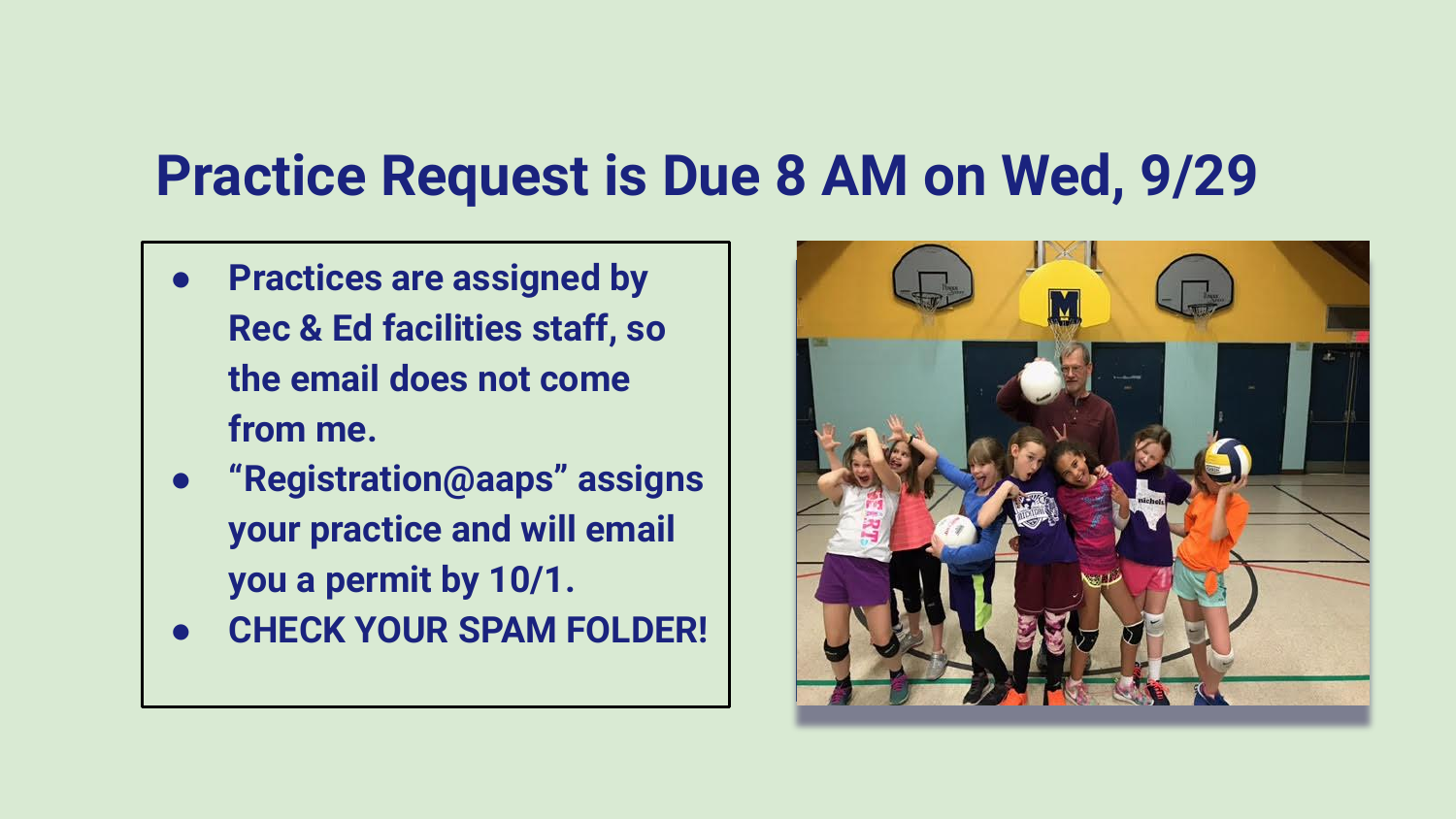## Game Schedule Request Form -due by 10/4

- $\rightarrow$  Games begin October 23 and run through Dec 11.
- **→** Saturday games at AAPS middle schools: 9 am to 5 pm.
- $\rightarrow$  6 one hour games per team.
- $\rightarrow$  Game Schedule Requests: a max of 2 per team
- $\rightarrow$  No rescheduled games.

Youth VB game schedule request form: [Click Here](https://forms.gle/gvQ9iCMJn9UomemXA)

> Game Schedule Requests due by noon on Mon, Oct 4.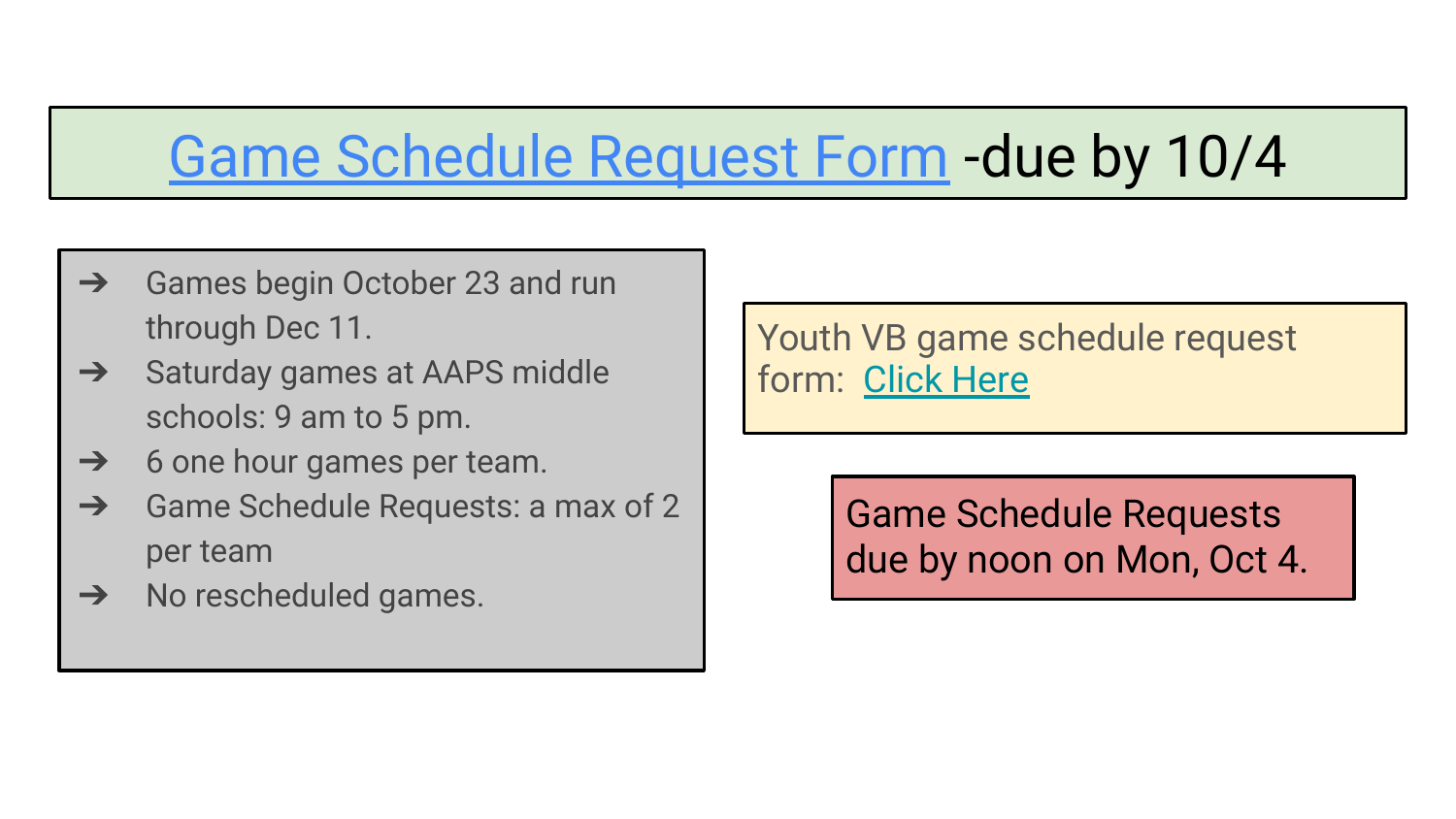### COACH REQUIRED PAPERWORK & RESOURCE PAGE

### [Youth Volleyball Coach Resource Page--Click Here](https://www.a2schools.org/Page/17827)

- **1. (New): Vaccine cards for coaches: Scan or take a photo and email to Steve at [guerrieros@a2schools.org](mailto:guerrieros@a2schools.org)**
- 2. AAPS Criminal History Background Check Form -found on our ["coaches](https://www.a2schools.org/Page/17827) [resources" page](https://www.a2schools.org/Page/17827). Email to Steve at [guerrieros@a2schools.org](mailto:guerrieros@a2schools.org) (must be completed yearly, 18+)
- 3. [State of Michigan Concussion Certification](https://www.cdc.gov/headsup/youthsports/training/index.html)  required every 3 years. Email to Steve at [guerrieros@a2schools.org](mailto:guerrieros@a2schools.org)
- 4. Code of Ethics Click [here](https://docs.google.com/a/aaps.k12.mi.us/forms/d/e/1FAIpQLSdCTTCjji3PlhusZtvLtc5gTHjoLqmhnv0Zbawh_aCp50AKYQ/viewform?c=0&w=1&usp=send_form) to review and Sign.

NOTE: If another adult runs a practice or game in place of the head coach, they must also complete and sign these forms.

### **Please submit these items by Monday, October 11, 2021.**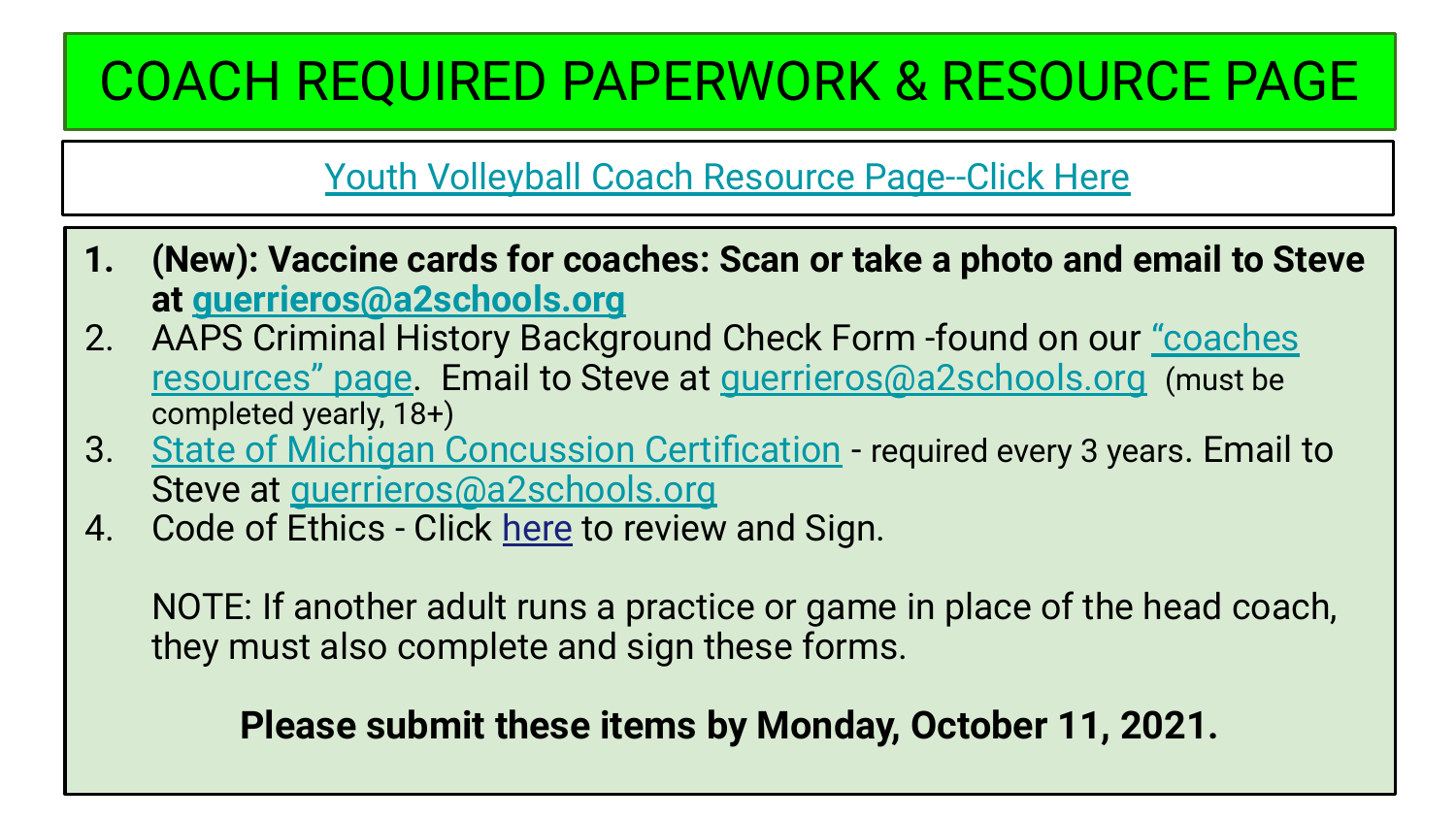### YOUTH VB COACHING CLINIC!

Coach's Clinic: Oct 4 at Forsythe 6:30- 8 pm Youth Volleyball -- [CLICK HERE to register](https://forms.gle/PoWqKFHkih985TZ7A)

- ➔ All coaches are invited to the Free **Youth Volleyball Coaching clinic at Forsythe on Monday, October 4, from 6:30 - 8 pm.** The clinician is John O'Neill, former D1 assistant, former Huron Varsity coach, and longtime AAU / USAV coach. John will give cues for teaching basic volleyball skills like serving, passing, and setting, and tips for organizing your practice. Everyone will pick up something new from this FREE clinic!
- → [To sign up, click HERE.](https://forms.gle/PoWqKFHkih985TZ7A)
- ➔ Coaches are welcome and encouraged to bring a player or two along to participate in the clinic drills.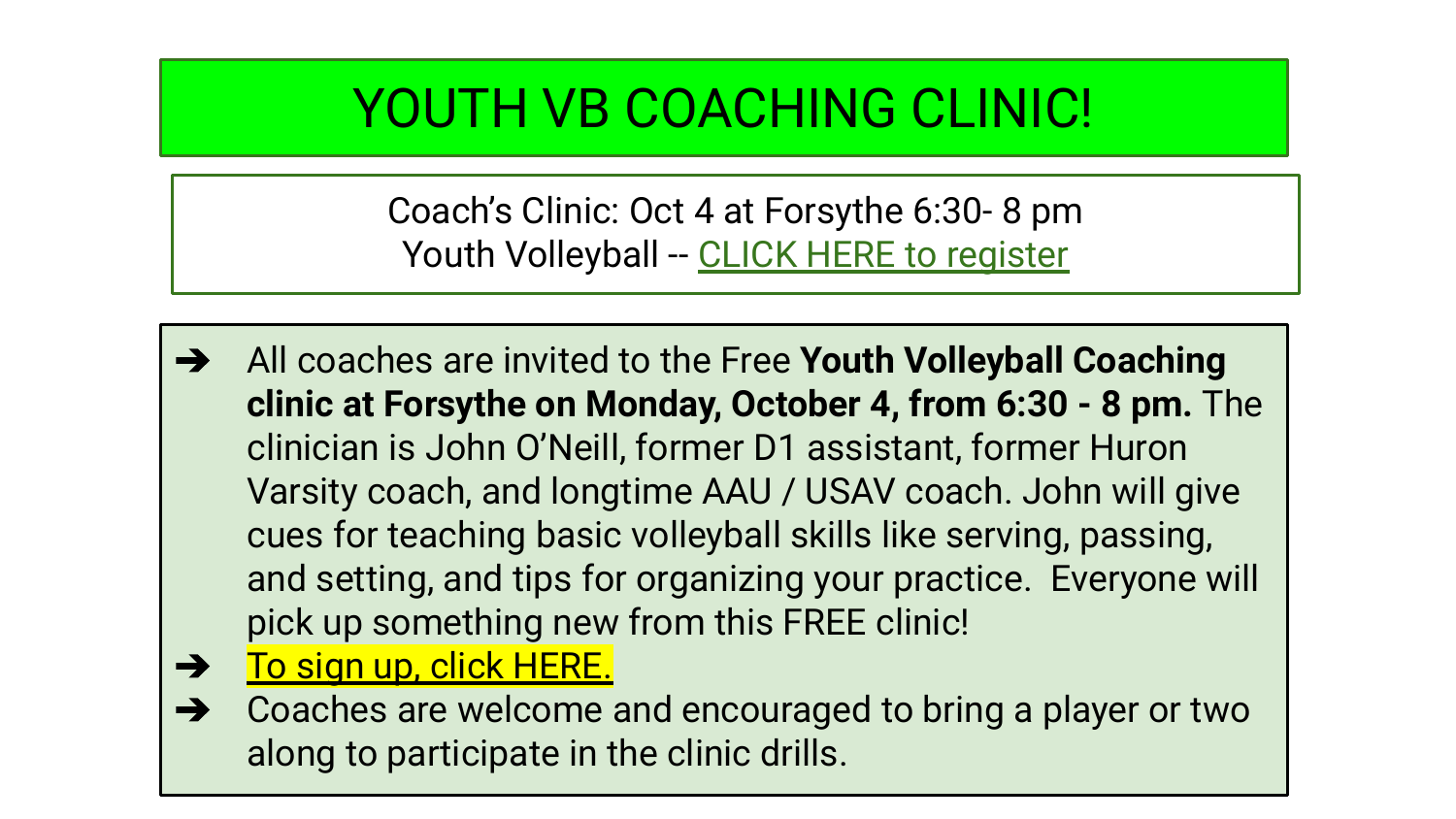### **Team Rosters - emailed by 9/27**

| Grade 4 & 5 Corec | 8 players suggested  | 4v4 - smaller court &<br>"volley lite" ball |
|-------------------|----------------------|---------------------------------------------|
| Grade 6 & 7 Corec | 10 players suggested | 6v6 - regulation ball &<br>court            |
| Grade 8 & 9 Corec | 10 players suggested | 6v6 - regulation ball &<br>court.           |

Check your roster for player's schedule constraints and friend requests.

**★** NO substitution! All players rotate in evenly to create equitable playing time.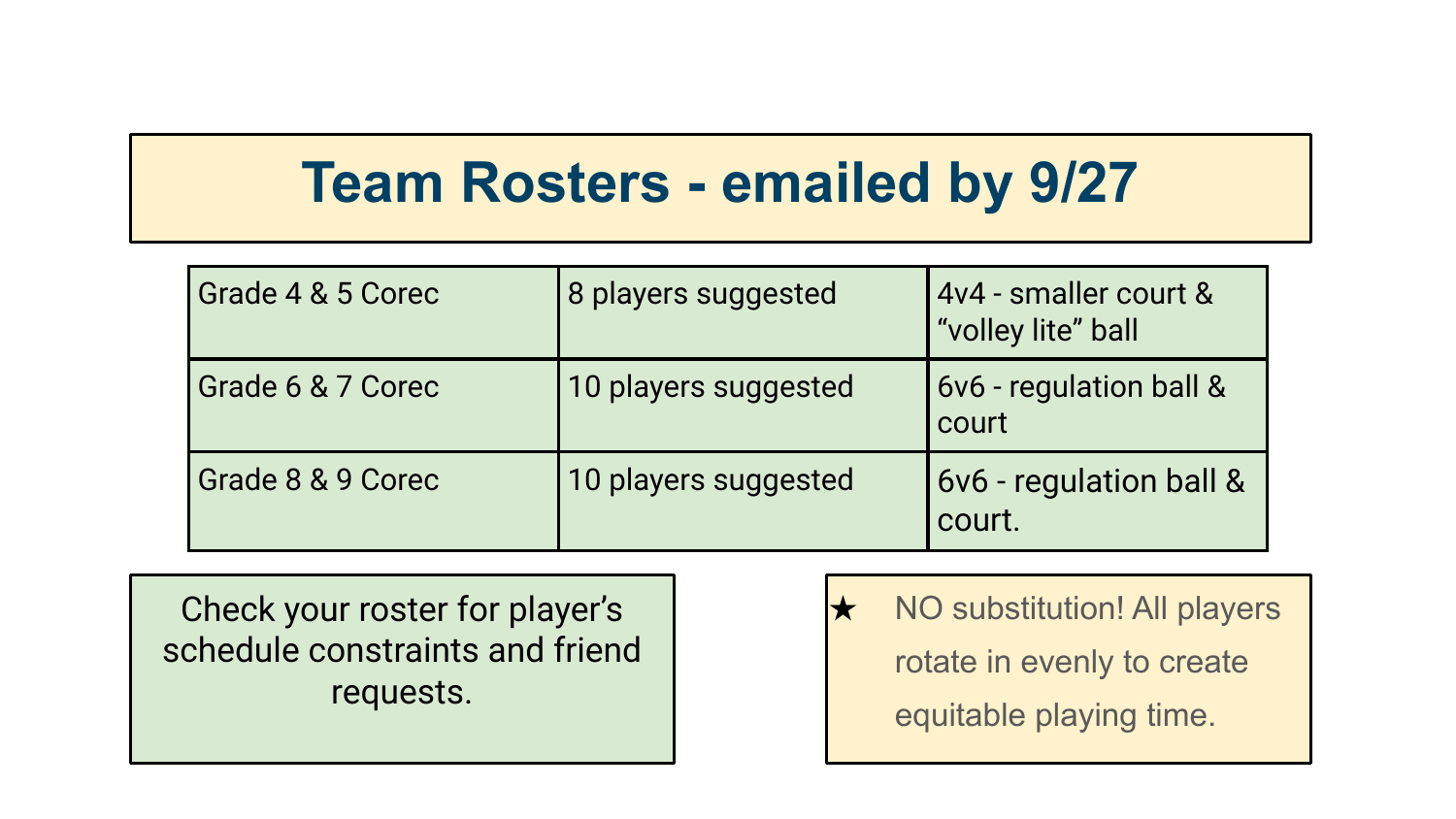### COACH to PARENT FIRST COMMUNICATION

- Contact your roster ASAP (by 10/3)
- Give practice details.
- If any phone numbers / emails don't work, let us know.
- Relay philosophy & protocols to parents.
- Identify any "bad" dates (can't field a team) or schedule issues. Include in your game schedule request (by 10/4).
- If a player can't make your practice night and still want to play, ask them to contact Karen directly for options.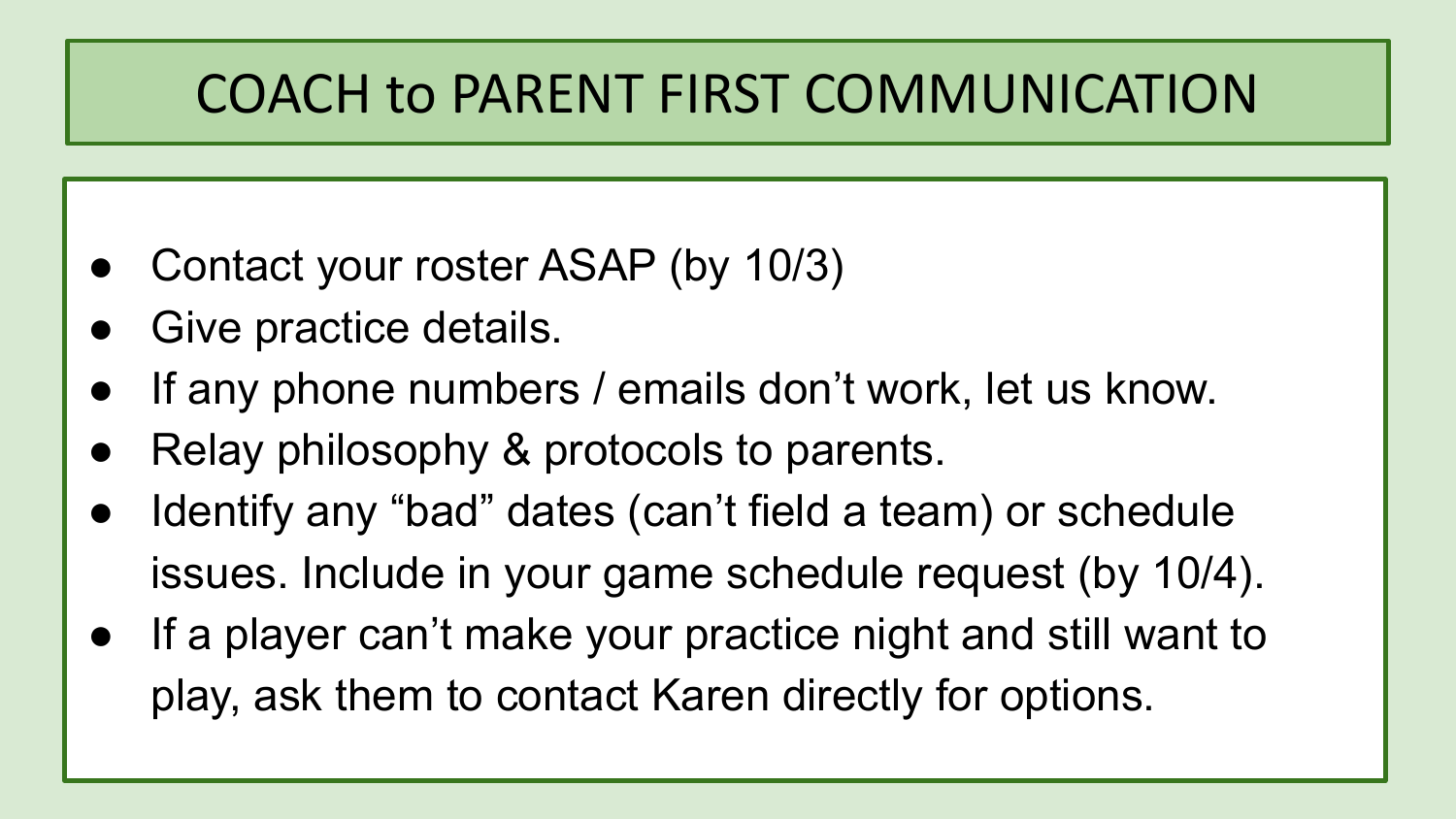## GAME FORMAT & OFFICIALS

- Teams play 3 games to 25 (cap of 27) each week.
- A "Bonus game" to 15 is played if the match finishes in 45 minutes or less.
- Rec & Ed endeavors to use high school players to officiate the youth matches to encourage these players to use their skills and develop the next generation of refs. No line judges are used. Ref also flips the score.
- Coaches and parents should model respectful behavior towards the refs, who are learning, too. If they are "scared" away by aggressive behavior of a coach or spectator, we will lose a future ref. #honorthegame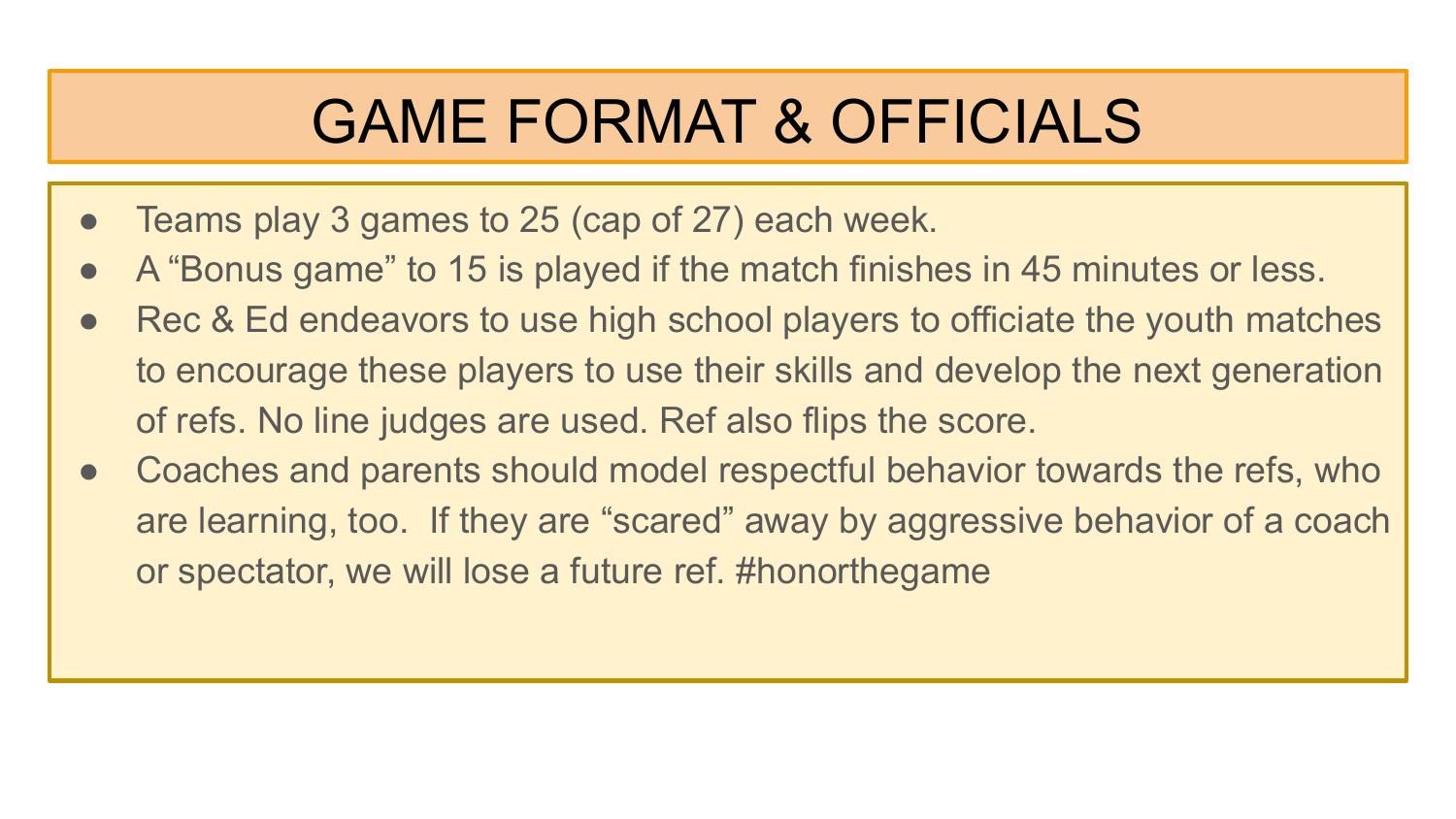### Youth Volleyball League Rules--designed to promote rallies!

- Net Height is 7' in all leagues
- Grade 4 & 5 plays 4v4 on a smaller court (approx 20'x20'). Encourage players to use a "diamond" formation on the court (3 back to receive and one player at the net facing the team).
- Grade 4 / 5 uses a "volley-lite" game ball. Encourage players to bring their own volley-lite ball to practice. [Here](https://volleyball.epicsports.com/prod/3882/index.html?trk=900084648&msclkid=2e093b3e7228125fa4fe5a7d49920fad) is one inexpensive source.
- Grades 4 / 5 and 6 / 7 leagues MAY step in to serve. Coaches use discretion to keep stronger servers behind the endline. Grade 8/9 serves from full court.
- All leagues use the "3 serve" rule. After 3 serves, the serving team rotates but retains the serve.
- Underhand serve is required in the 4/5 league for a player's first two serves.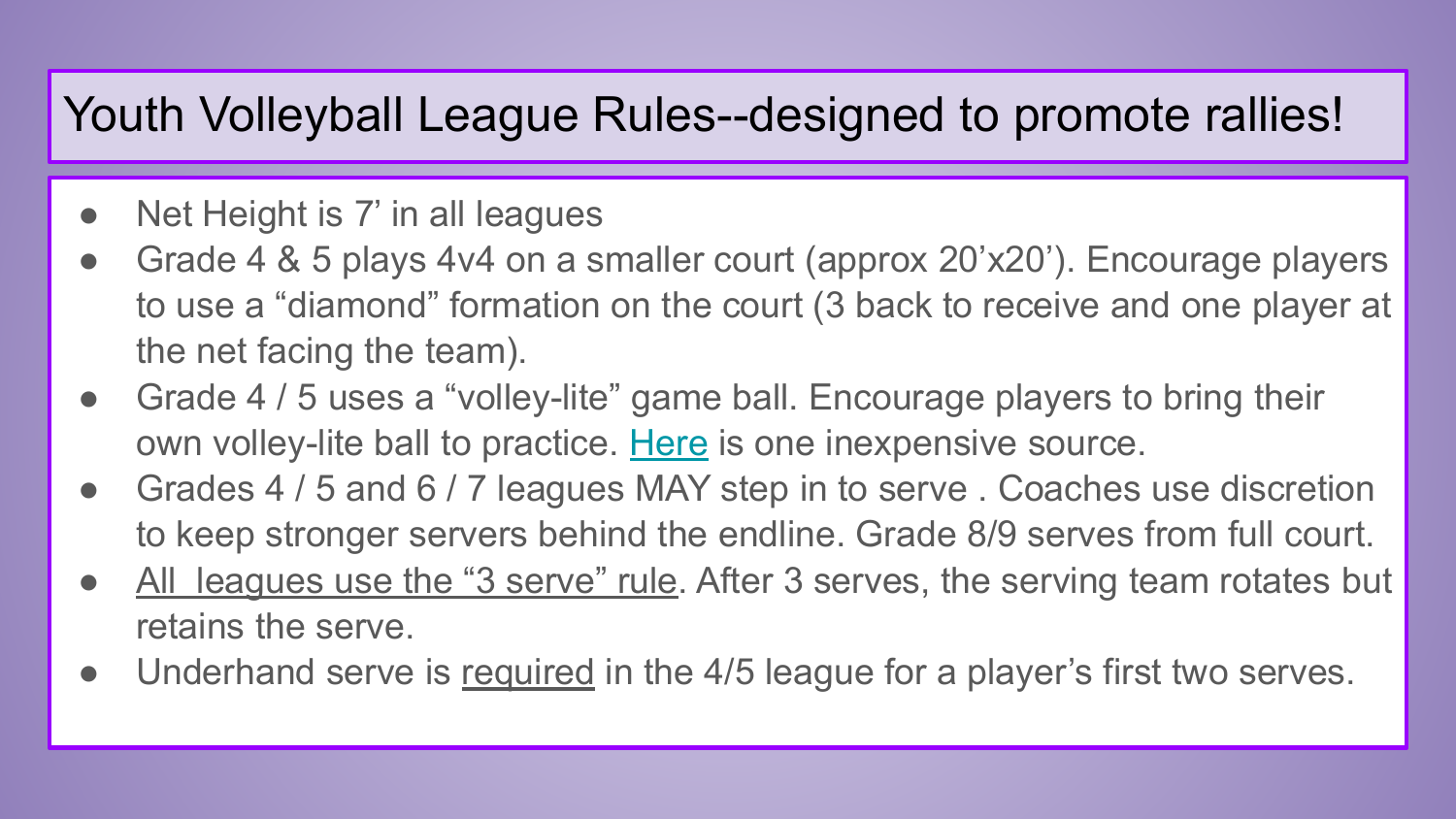### Youth Volleyball Line up Rules

- 1. There is no substitution in the Youth league in any grade. All players rotate in to create equitable playing time and maximum opportunity to develop all skills.
- 2. Grades 6/7 and 8/9 play 6v6 on a full size court. The middle front player is the setter. All kids should have the chance to be the setter if they would like.
- 3. All teams line up alternating "boy-girl" as much as possible.
- 4. As each game ends, try to start the next game where you left off, so that the players on the bench are first to enter the game.
- 5. **All coaches must keep a written line up, listing which players are present at each game** and the order in which they served. This sheet is then left with the site supervisor at the gym when the match ends. Lineup sheet is posted on the [Coaches Resource page.](https://www.a2schools.org/Page/17827)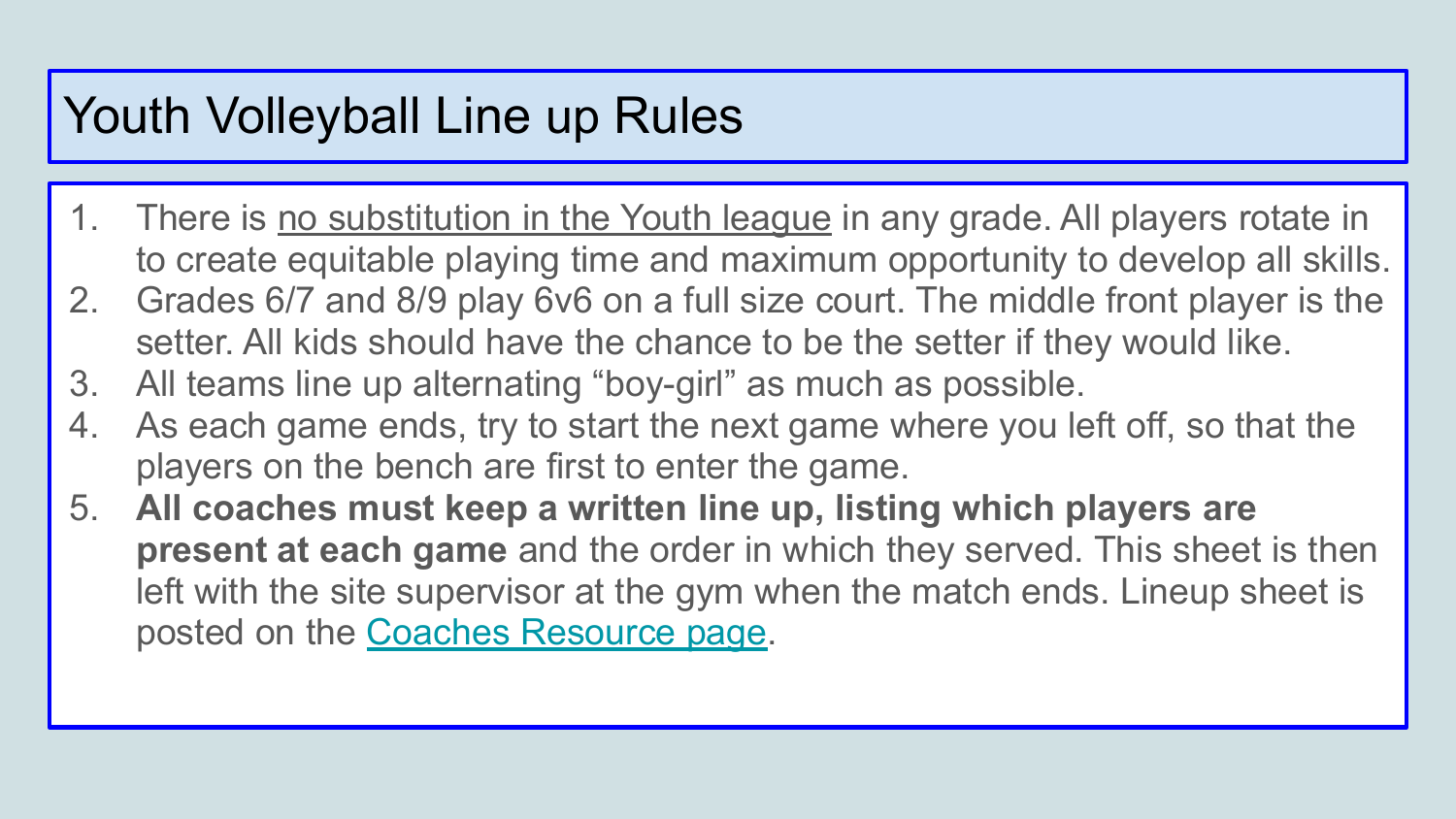## **Equipment & Shirt Distribution Dates For Coaches - Drive Thru**

**Equipment Pick Up (practice balls)**

**Wednesday & Thursday, Oct 6 & 7, from 9 -11 AM & 4-6 PM**

**Shirt Pick Up Drive through:**

**Thursday, Oct 15: 9-11 AM and 4-6 PM**

**\*\*\*If you cannot get there to pick up your team equipment or shirts, PLEASE send an assistant or a parent. We cannot leave things outside for later pickup.**

**Rec & Ed Office: 1515 S 7th Street. (Drive-thru along the service drive of Pioneer or meet Nick out front).**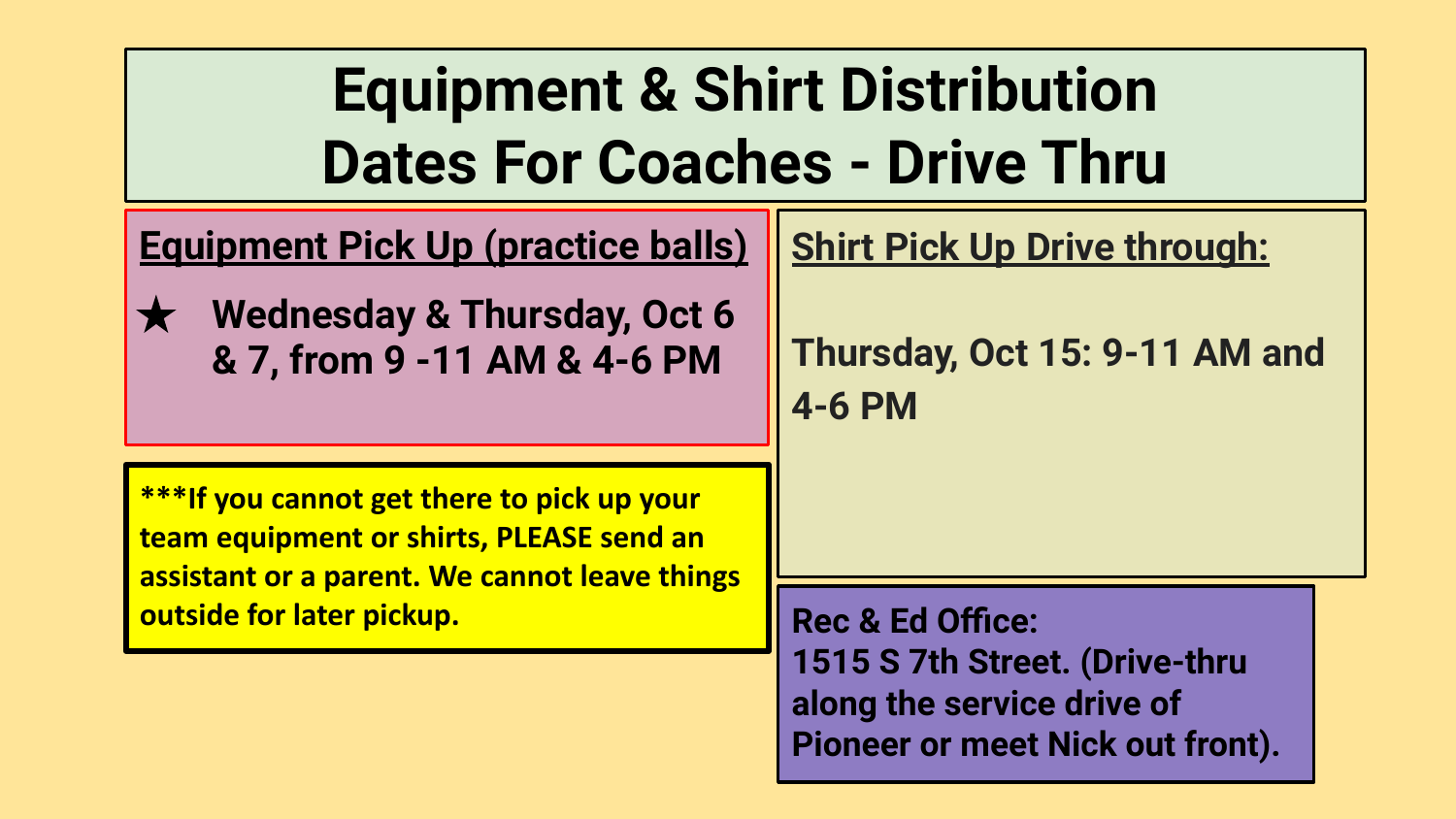Rec & Ed Fall Indoor Youth Sports - Covid Safety Measures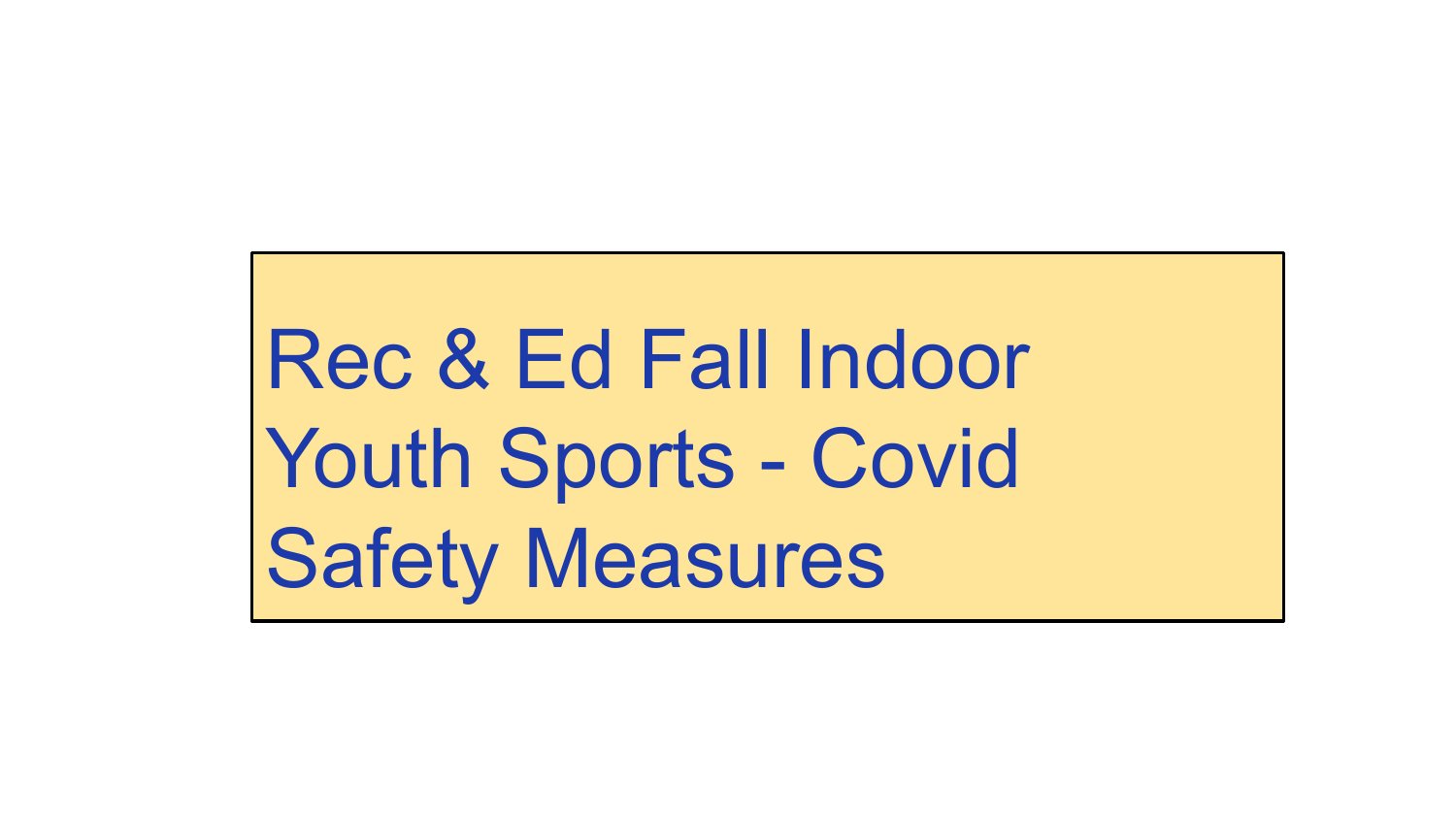**Rec & Ed follows current mask-wearing requirements and recommendations from MDHHS and the CDC: [Coronavirus - MDHHS Epidemic Orders \(michigan.gov\).](https://www.michigan.gov/coronavirus/0,9753,7-406-98178_98455-533660--,00.html) Our Fall Indoor Youth Sport mask-wearing policy is as follows (subject to change based on MDHHS guidance or orders):**

**● Masks ARE required for everyone in an AAPS building. This includes youth participants, coaches, parents, spectators, and officials.** 

**Required: Use the [AAPS Player Pre Screening b](https://www.a2schools.org/cms/lib/MI01907933/Centricity/Domain/1359/Daily%20Student%20Pre-Screening%20for%20COVID-19%20Symptoms%202019-09-17.pdf)efore every practice and game.**

**Players should notify you (coach) and Rec & Ed staff immediately if there is a case of COVID-19 for them or another household member who has been at a practice or game.**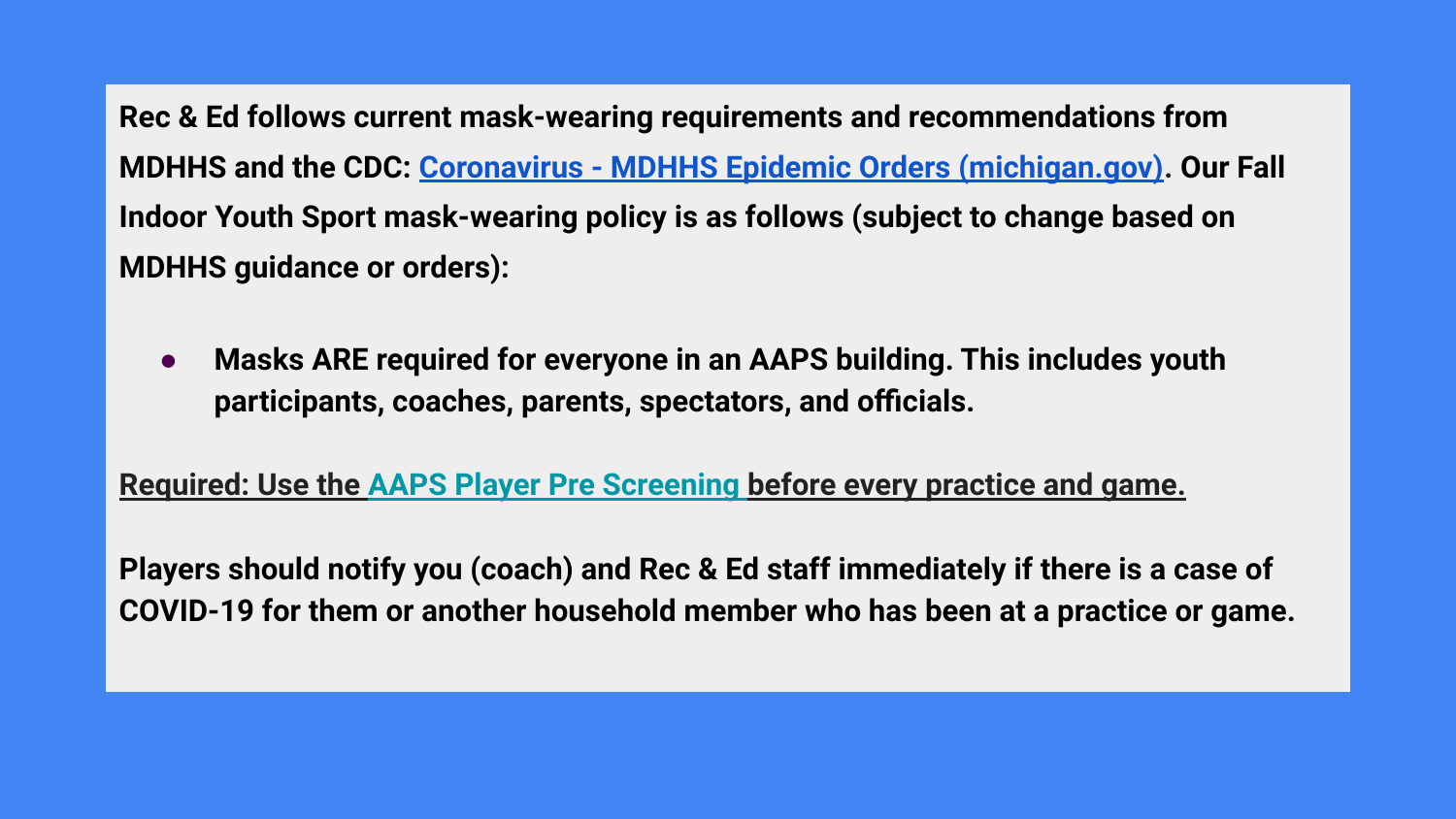## **Goal of Pre Screening:** people who feel sick stay home.

• Screening for symptoms at home is recommended for both coaches and students, regardless of vaccine status.

• People can self-screen at home without a form. Taking temperatures is not necessary. **[Use this tool](https://www.a2schools.org/cms/lib/MI01907933/Centricity/Domain/1359/Daily%20Student%20Pre-Screening%20for%20COVID-19%20Symptoms%202019-09-17.pdf)**.

• If someone does not feel well, Covid testing as well as screenings for other illnesses (strep throat, mono) would be appropriate.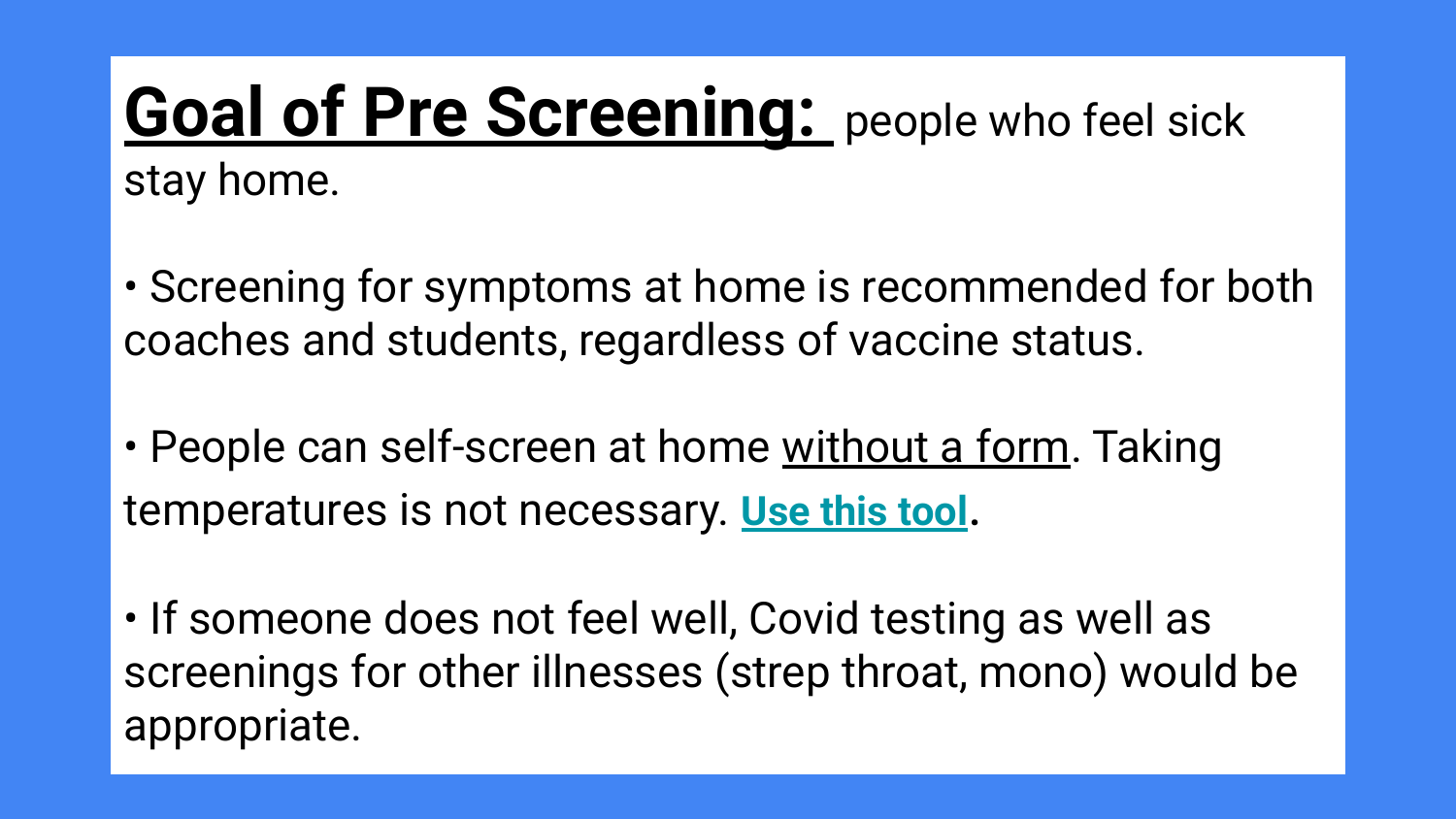# **Your athlete tests positive? Immediate steps for coaches**

**1. Call or Email Rec & Ed Staff ASAP 2. Rec & Ed staff will fill out and submit the AAPS Case Report Form <http://bit.ly/AAPSCaseReport>**

**Remember...All information about COVID-19 cases must be held in the strictest confidence.** 

**Do not give ANY information about the case to anyone besides authorized AAPS staff (Karen Draves, Elyse Bairley, Seth Dodson)**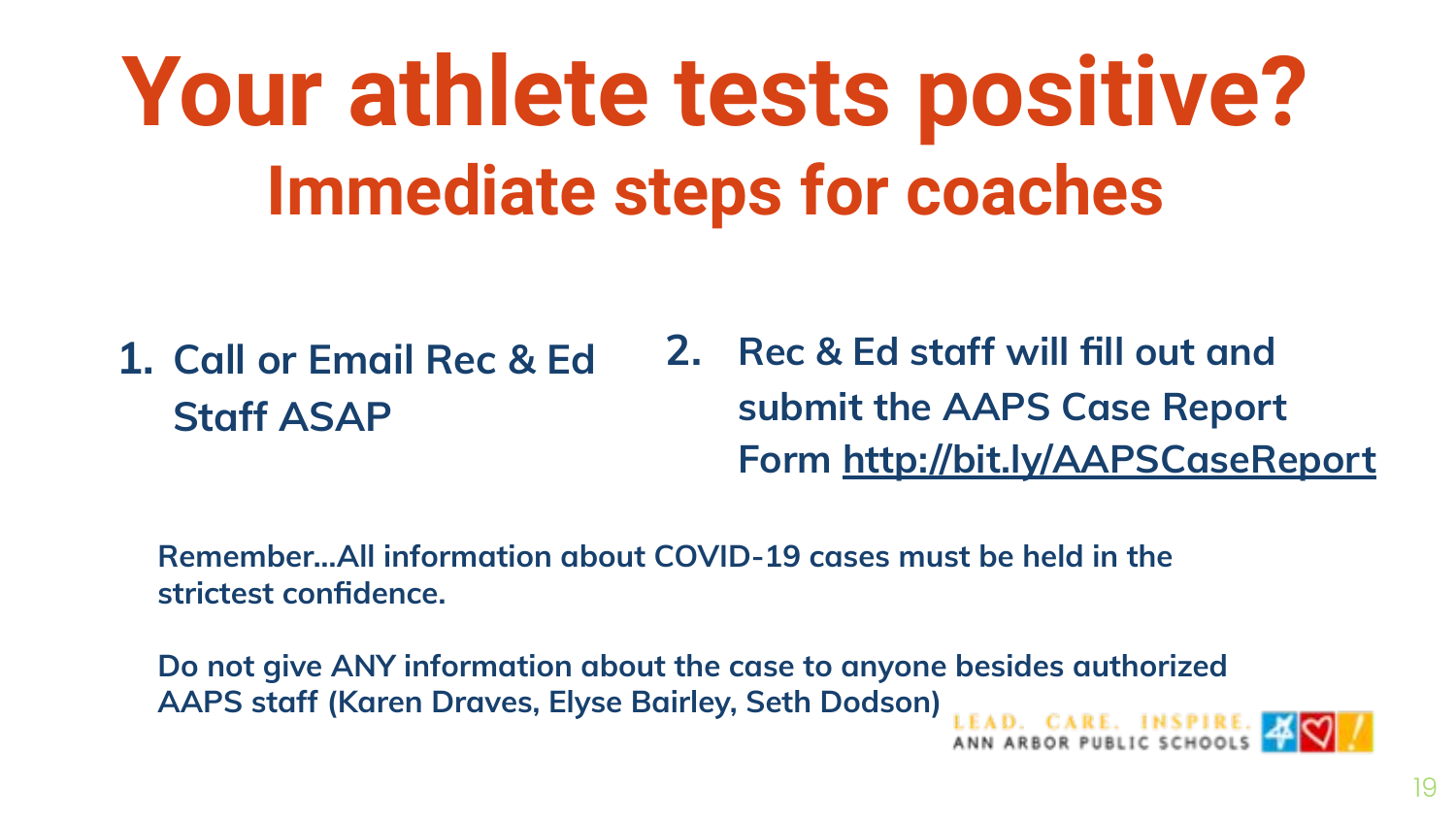## **Protocol for Student Cases of COVID-19**

### *What happens if there's a case of COVID-19 on my team?*

- ❏ **Notify** Family immediately notifies Rec & Ed of case. Rec & Ed alerts the district COVID Response Team.
- ❏ **Investigate** Family provides information to assigned CR Team member.
- ❏ **Communicate** Rec & Ed communicates to team/schools Information about the case's identity is kept confidential.
- ❏ **Take next steps** May include quarantining some students/coach and additional communication to school Principal. Every case is unique.
- ❏ **Return** to in-person school/team after isolation and/or quarantine is complete. The RTP (return to play) form has been completed with your child's health provider.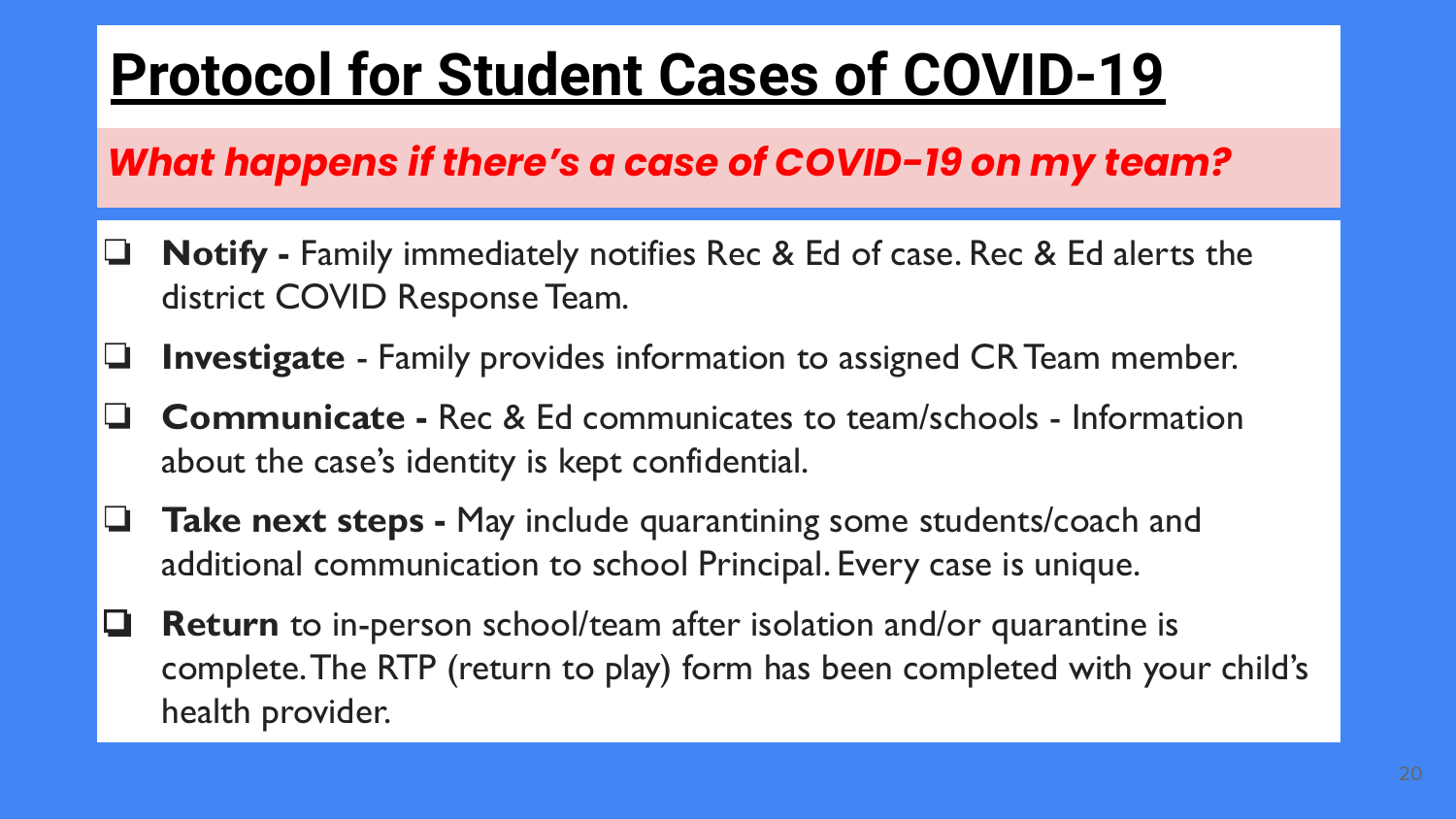# **Case Notification Protocol**

### **Purpose:**

- To prevent transmission among youth sports team members and volunteers when there is a known/confirmed or probable case of COVID-19.
- Fulfill legal obligation to report case on AAPS website within 24 hours.
- To update the district dashboard of confirmed COVID-19 cases.
- All schools are required to have this dashboard on their website.

### **How will we do this?**

Quickly identify athletes and volunteer coaches who have been exposed to a case of COVID-19 during a practice or game. Work with Washtenaw County Health Department and the AAPS COVID Response Team to isolate cases and quarantine close contacts.



**Close contacts of a team case from attending practices and games. Close contacts may be contagious but presymptomatic or asymptomatic.**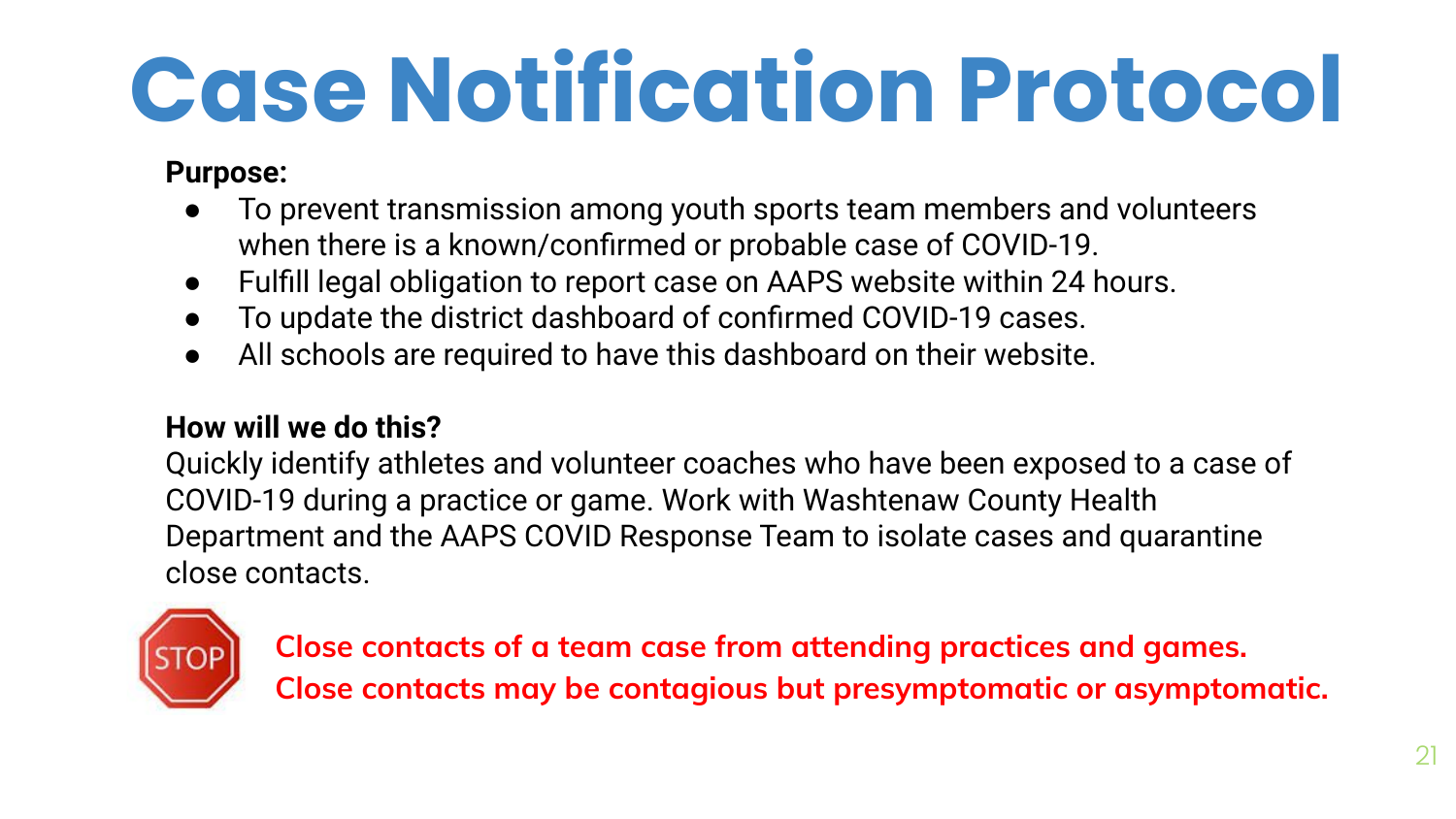## **Family Responsibilities for Rec & Ed Sports**

- **Screen your athlete** for symptoms before sending them to practice or games
- **Keep family members home** when they are exhibiting any symptoms of sickness.
- **Immediately notify** Rec & Ed staff if your athlete or someone in the household tests positive for COVID-19. **Speak with a district contact tracer** if needed for an investigation.
- Ensure your athlete has a **water bottle** every day.
- **Be available** to pick your athlete up from practice should they begin to show symptoms.
- **Be patient** and know that our league plans may change to better meet the needs of our students/athletes./community.
- Understand that **athletes or staff may need to quarantine** if there is a team  $\text{case.}$  22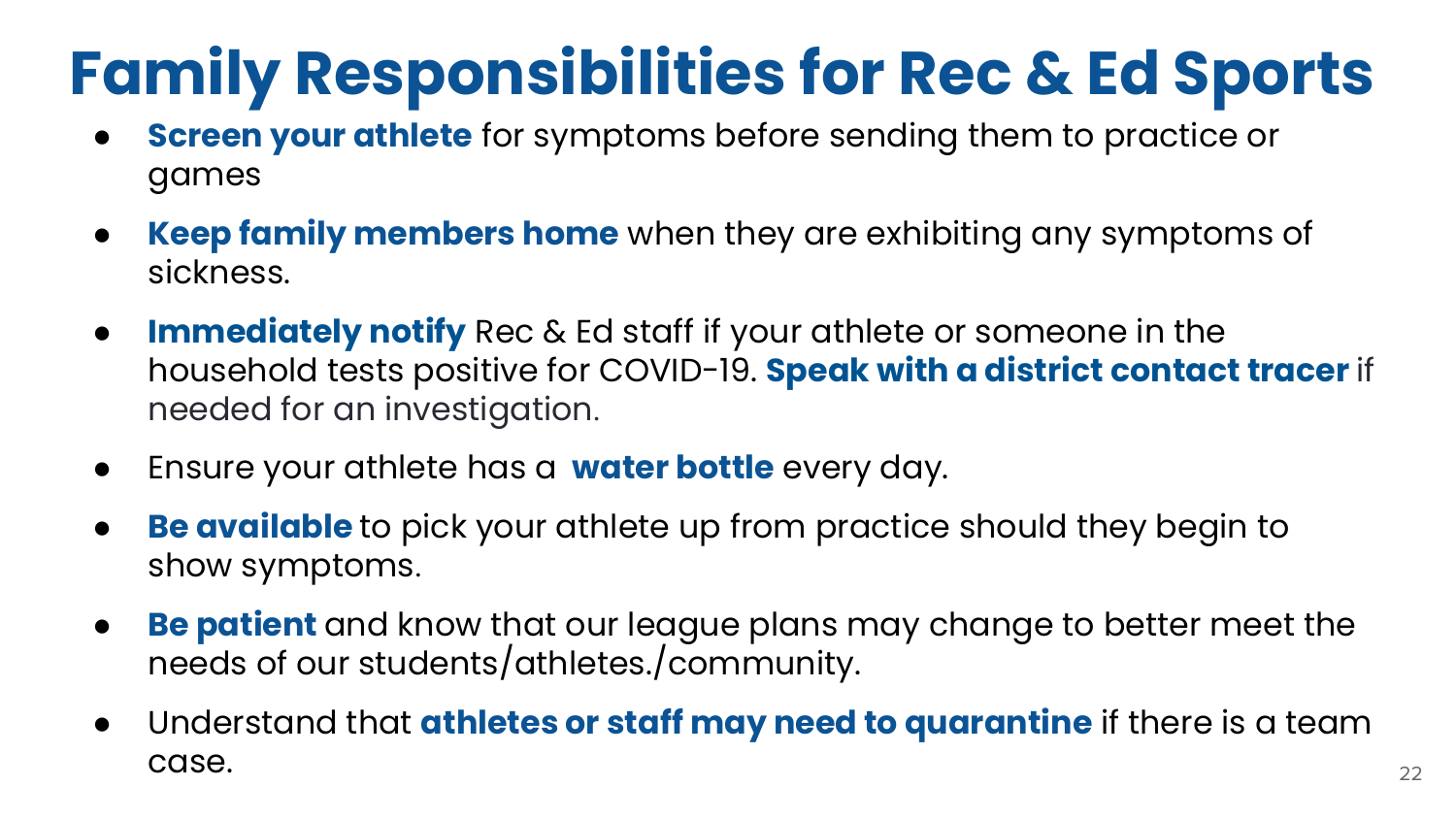## **Checklist for coaches-Don't forget to:**

- **#1: Check your roster and request a practice time!! (by 9/29)**
- As soon as you get confirmation of your practice, contact your players.
- Use info from players to submit your game schedule request (by 10/4).
- Sign up for the Youth volleyball Coaching clinic on Oct 4 at Forsythe.
- Send a copy of your vaccine card to Steve at guerrieros@a2schools.org
- Complete your background check form and concussion certification and send to Steve.
- **Come to the equipment pick up on Oct 6 or 7.**
- Start practice the week of Oct 11.
- **● Come to shirt pick up on October 15.**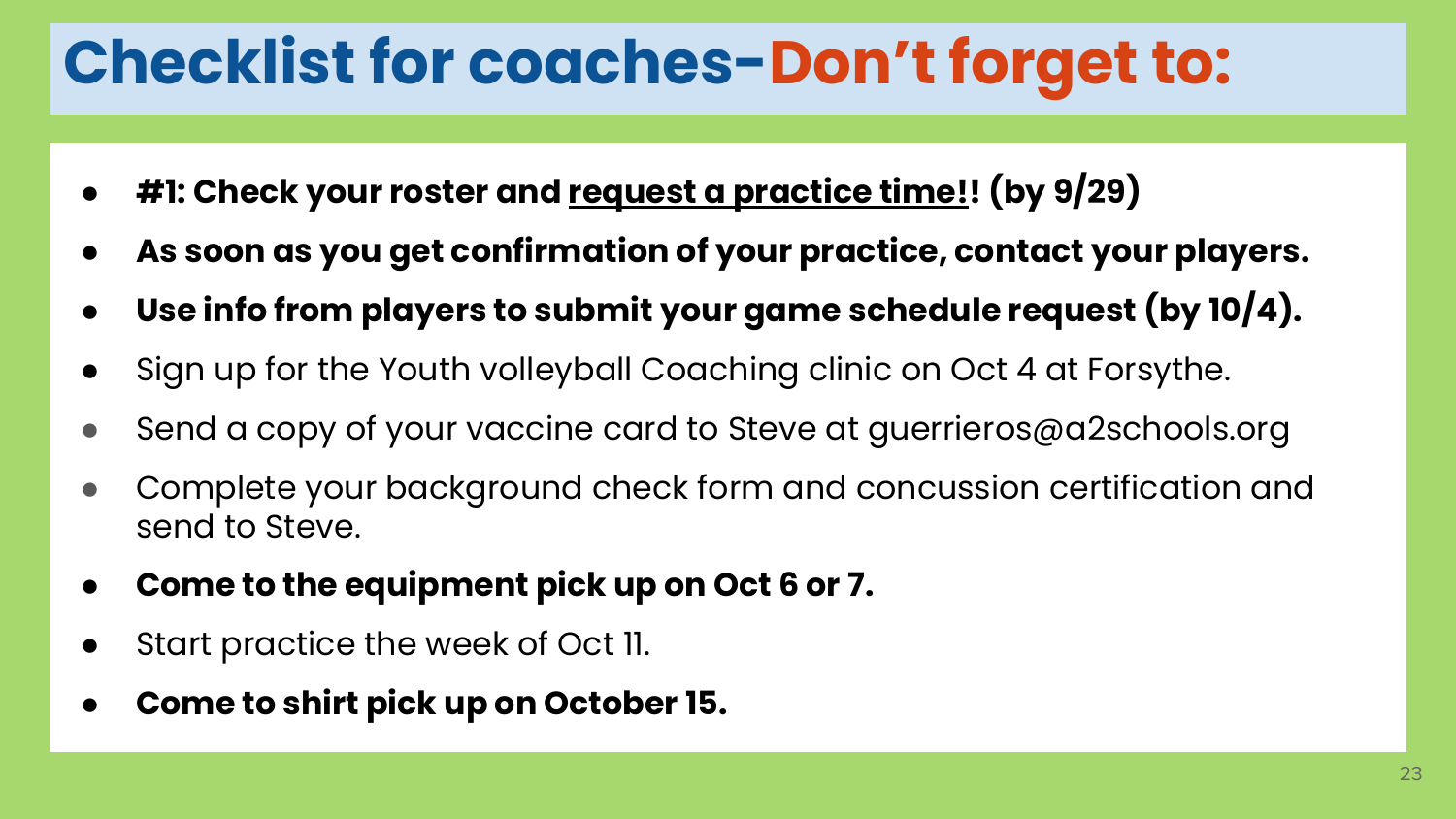### **FREE Team bonding event at EMU Volleyball!**

EASTERN

## **JOIN US EASTERN VOLLEYBALL**

#### ADMISSION IS FREE FOR ALL FANS!

#### **2021 HOME SCHEDULE:**

- · Thursday, Sept. 23 at 6pm vs. W. Michigan
- · Friday, Sept. 24 at 3pm vs. W. Michigan
- · Friday, Oct. 15 at 6pm vs. Miami
- · Saturday, Oct. 16 at TBA vs. Miami
- Wednesday, Oct. 20 at 6pm vs. C. Michigan
- · Friday, Oct. 29 at 6pm vs. Buffalo
- · Saturday, Oct. 30 at 3pm vs. Akron
- Friday, Nov. 12 at 2pm vs. Ball State
- · Saturday, Nov. 13 at 2pm vs. Ball State

[All Games Played at the Convocation Center in Ypsilanti]

#### **Attending Youth Teams Receive:**

- Free Admission for their whole group.
- Vouchers for the concession stand
- Signed posters from the team
- . Post-game team photo on the court

#### LET US KNOW YOU'RE COMING! **CONTACT KAISHA EXCELL AT**

KEXCELL@EMICH.EDU OR 734.487.8526

### **Email Kaisha Excell at [kexcell@emich.edu](mailto:kexcell@emich.edu)**